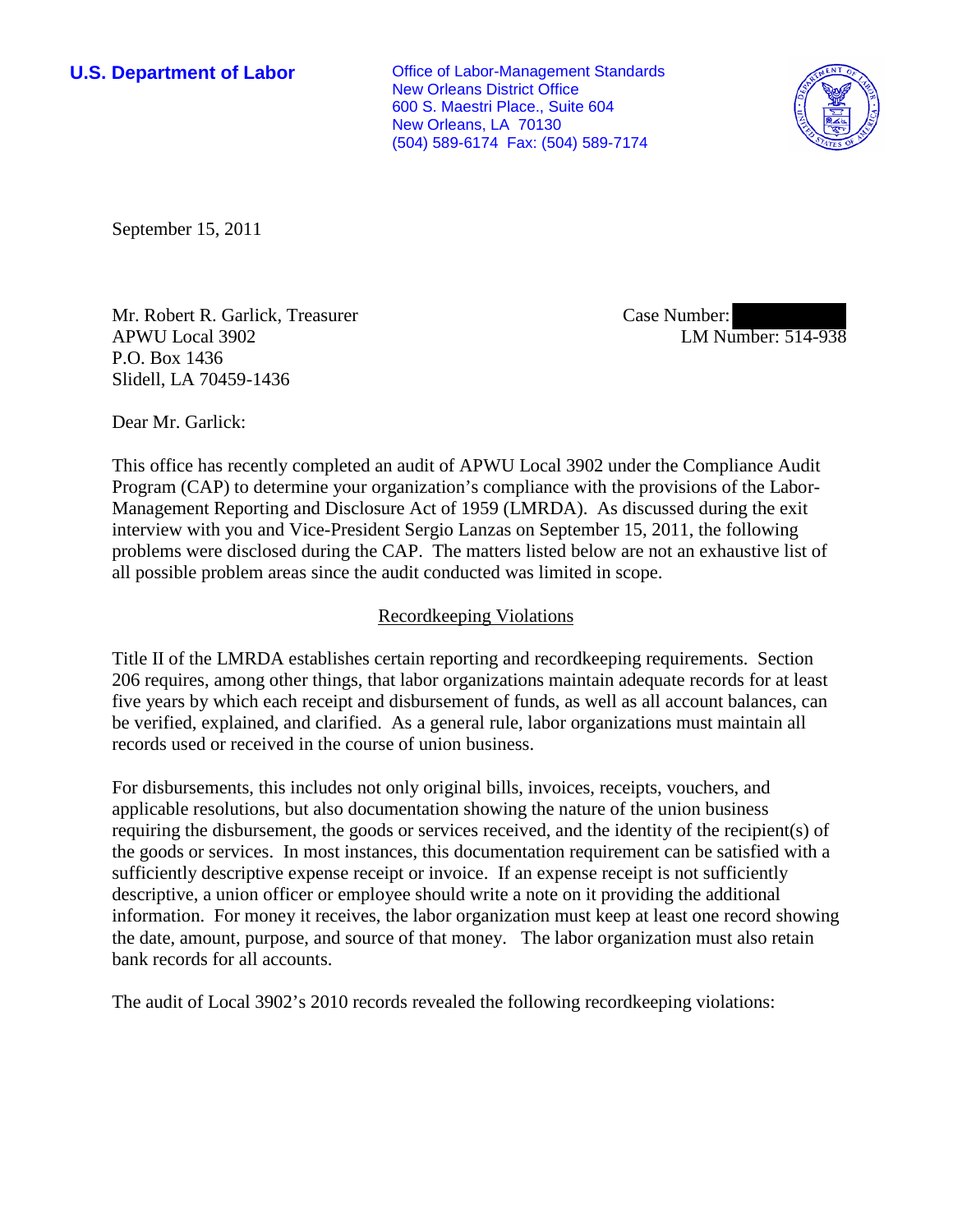1. General Reimbursed Expenses

Local 3902 did not retain adequate documentation for reimbursed expenses incurred by union officers totaling at least \$319.97. For example, dues reimbursement provided to the president and steward and reimbursement for certified mail.

As previously noted above, labor organizations must retain original receipts, bills, and vouchers for all disbursements. The president and treasurer (or corresponding principal officers) of your union, who are required to sign your union's LM report, are responsible for properly maintaining union records.

2. Failure to Record Receipts

Local 3902 did not record in its receipts records some employer dues check-off checks totaling at least \$1,330.58. For example, the union received automatic deposits of dues in May, November, and December 2010 that were not recorded in the union's records. Union receipts records must include an adequate identification of all money the union receives. The records should show the date and amount received, and the source of the money.

3. Information not Recorded in Meeting Minutes

Article 6, Section A of Local 3902's constitution requires that expenditures over \$50 and up to \$100 be approved by the executive board and expenditures in excess of \$100 be approved by the general membership. This includes total or overall expenses of union trips or conventions. However, the minutes of the 2010 meetings do not contain authorization for the disbursement made to Italian Pie that was \$70.14. Further, the minutes of the 2010 meetings do not contain authorization for the mileage amounts, totaling \$480.70, paid to officers that attended the state training seminar in Lafayette, Louisiana in June 2010. Finally, the minutes of the 2010 meetings do not contain authorization for the eight disbursements in excess of \$100, other than those for lodging and per diem for the June 2010 seminar. Minutes of all membership or executive board meetings must report any disbursement authorizations made at those meetings.

4. Lack of Salary Authorization (Dues Reimbursement)

Local 3902 did not maintain records to verify that the salaries reported in Item 18 (Total Payments to Officers and Employees) of the LM-4 was the authorized amount and therefore was correctly reported. The union must keep a record, such as meeting minutes, to show the current salary authorized by the entity or individual in the union with the authority to establish salaries.

Based on your assurance that Local 3902 will retain adequate documentation in the future, OLMS will take no further enforcement action at this time regarding the above violations.